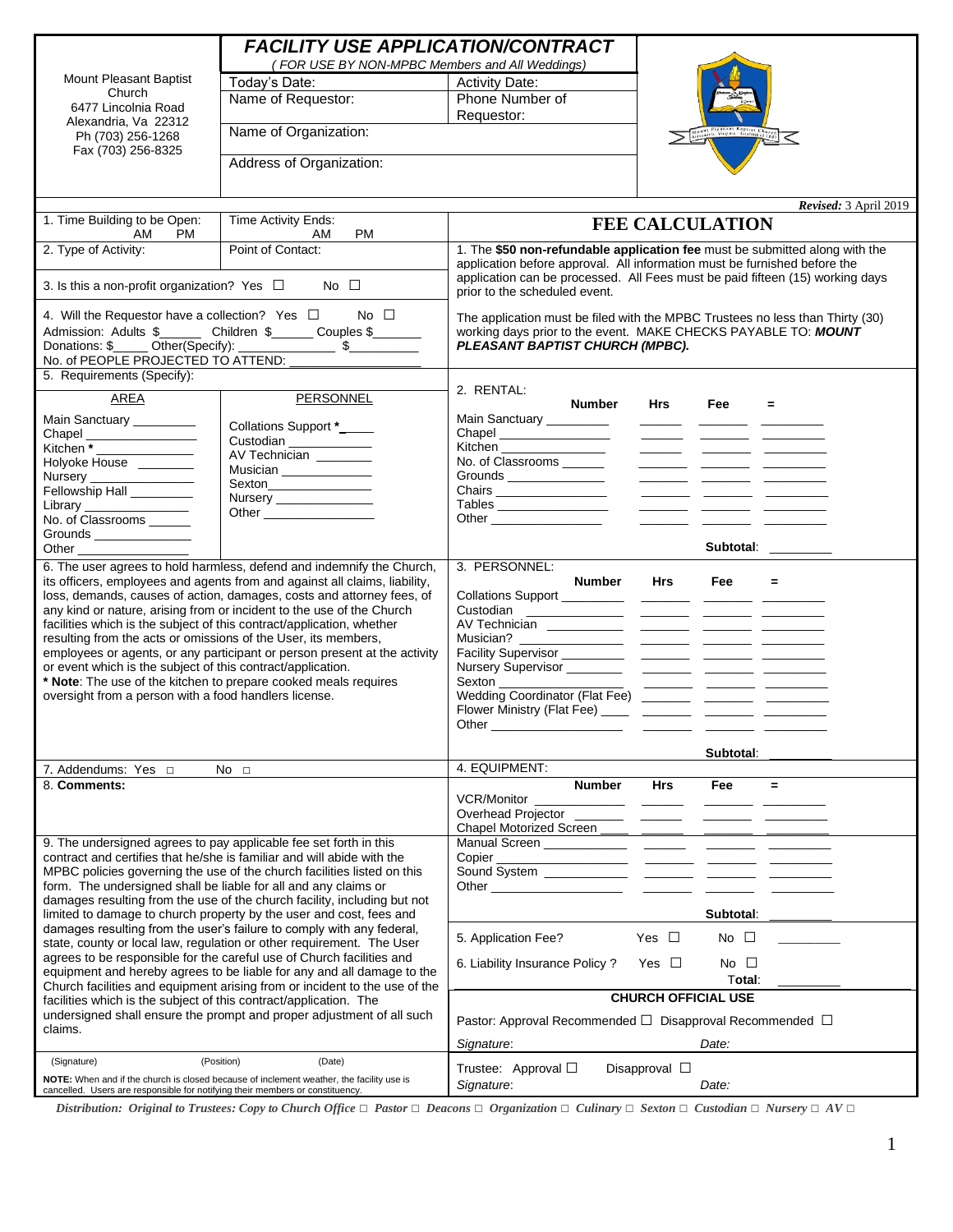### **MPBC Rules and Procedures for Third Party Use of Facilities**

*(Non-MPBC Groups, All Wedding Parties and Flower Ministry Support)*

 **It is the purpose of the Board of Directors of Mount Pleasant Baptist Church (MPBC) to make the church facility available for Non-member Christian group usage during non-worship or instructional time. Applications by such Christian groups shall be in accordance with the constitution and by-laws of Mount Pleasant Baptist Church.**

### **Definitions**

- **A. Church facilities are:**
	- **1. Main Sanctuary and Pinkett-Sheppard buildings or rooms in these buildings.**
	- **2. Church grounds including cemetery and parking lots.**
	- **3. Holyoke Houses, Old Columbia Road lot and rooms and parking areas on these premises.**

**B. Non-member Christian groups are organizations or groups of Christian believers who are not meeting as part of an official church sponsored service or function.**

**C. Non-worship or non-instructional time is the time when, worship services (to include funerals and weddings), Christian training/development, rehearsals are not scheduled.** 

### **Procedures and Regulations**

- **A. Church facilities shall be available to non-member Christian groups upon application by the group's representative to MPBC.**
- **B. Mount Pleasant Baptist Church shall not deny access to any group that professes beliefs in the Christian principles contained in the church constitution and by-laws, provided that the meeting is held for lawful purposes and the areas requested are available.**
- **C. The application for the use of MPBC facilities shall be delivered through MPBC to the Trustee Ministry and a copy furnished to the Pastor, no later than (45) days prior to the date of the proposed facility use. The Trustee Ministry will respond no later than 30 days prior to the scheduled event.**
- **D. Mount Pleasant Baptist Church shall review the application and notify the applying group of the decision regarding the application at least thirty (30) days before the date of the proposed use, giving the designation of the room, equipment, area, or place to be used and the approved hours of use.**
- **E. The use of the facility shall be subjected to the charges contained in the application and the using group shall be responsible for leaving the facility in a timely and orderly manner and in clean condition. Failure to comply with this requirement may be the basis for the denial of the group's future use of the facility. The user may not use an area or equipment that is not indicated on the facility use contract.**
- **F. The using group shall comply with church rules and regulations concerning personal deportment during the period of use of the facility.**
- **G. The church may assign Trustees or MPBC staff for the purpose of supervision of such activities, however any church Trustee or staff assigned to supervisory duty at the meeting/event may attend but shall not participate in the group's meeting or activities in any way.**
- **H. Mount Pleasant Baptist Church member attendance at any unofficial church group meeting/event shall be strictly voluntary and member initiated.**
- **I. Neither the church employees nor any other church officer in their church membership capacity may sponsor any such meetings/events.**
- **J. No such meeting/activity/event shall be approved by Mount Pleasant Baptist Church that substantially interferes with the orderly conduct of church worship and church educational activities.**
- **K. Church facilities shall not be used under this policy to conduct commercial ventures.**

**Caveat:**

 **This policy applies only to the use of church facilities by non-member organizations/groups as well as all wedding parties. This policy does not revoke, alter, or amend any other church facility use policies which control the use of church property by either church member groups or ministries.** 

*Revised: 3 April 2019 NNJ*